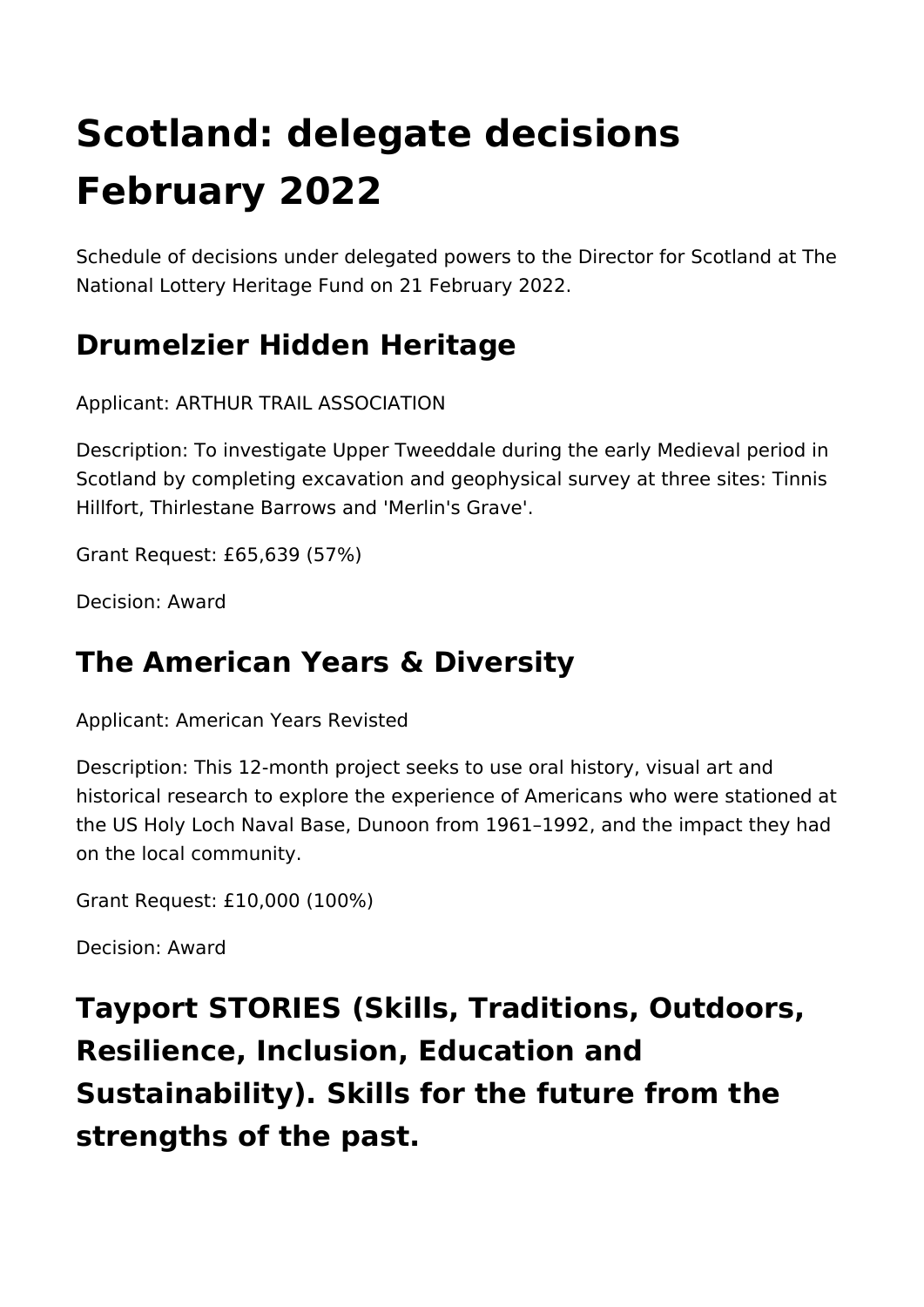Applicant: Tayport Community Trust

Description: Run a series of community events and provide skills development around four core themes: intergenerational storytelling, food resilience and heritage, climate change and local heritage.

Grant Request: £223,800 (97%)

Decision: Reject

# **Raban400: four hundred years of printing in Aberdeen**

Applicant: Robert Gordon University

Description: This seven-month project aims to celebrate the life of Edward Raban and the history of printing in Aberdeen by educating and engaging participants through exhibitions, digital research content and workshops.

Grant Request: £7,980 (100%)

Decision: Award

# **Restoration Building**

Applicant: Kingdom of Fife Railway Preservation Society (T/A Fife Heritage Railway)

Description: Provide a new workshop facility to house donated items from the Scottish Railway Preservation Society.

Grant Request: £36,200 (74%)

Decision: Reject

# **Get Sett Scotland 2**

Applicant: Scottish Badgers (SCIO)

Description: This three-year project will deliver a programme of citizen science and community engagement in support of a nationwide survey of badgers in Scotland.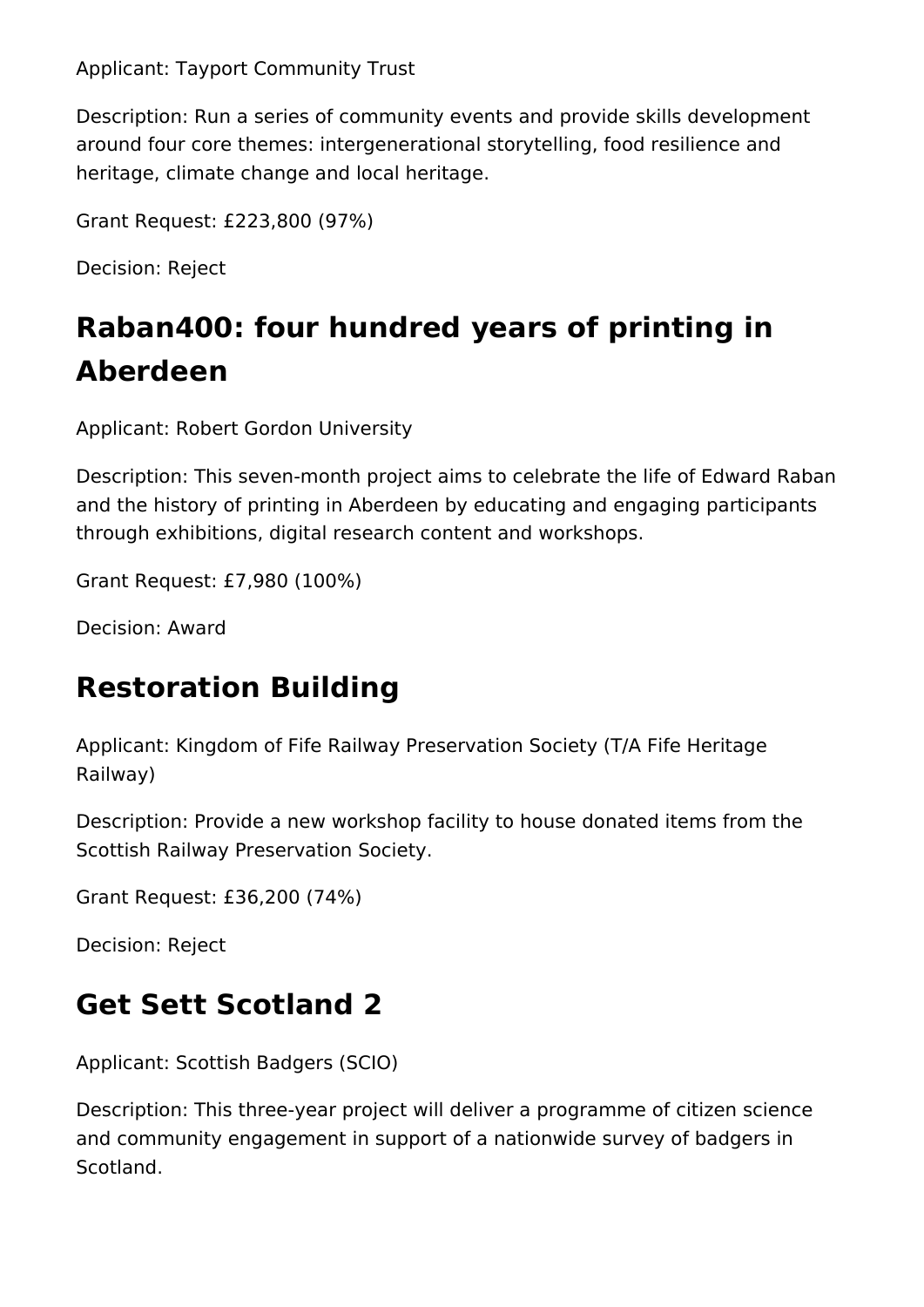Grant Request: £122,800 (50%)

Decision: Award

#### **Heritage Centre Cumnock Expansion Phase One**

Applicant: Heritage Centre Cumnock Expansion Phase One

Description: This applicant is proposing to erect a steel framed building over 6 months in which to display some of their collection of vintage vehicles which will be open to the public for bookable visits.

Grant Request: £9,900 (45%)

Decision: Reject

#### **St Marys Building Improvements**

Applicant: St Mary The Virgin Episcopal Church: Orkney

Description: This seven-month project will focus on repairs to St Marys, Stromness. The project will deliver repairs to the entrances and upgrade the facilities in the Church annex to provide a community space.

Grant Request: £9,250 (51%) Decision: Reject

#### **Putting Ourselves in the Picture**

Applicant: Migrant Voice

Description: This three-year project aims to empower migrants and refugees to tell their own stories and demonstrate the importance of migration to Scottish identity. This will be while gaining communication skills and increasing the presence of these stories and identities in Scottish cultural institutions.

Grant Request: £249,213 (100%)

Decision: Award

#### **Wait Til You Hear This (updated)**

Applicant: GAEL MUSIC